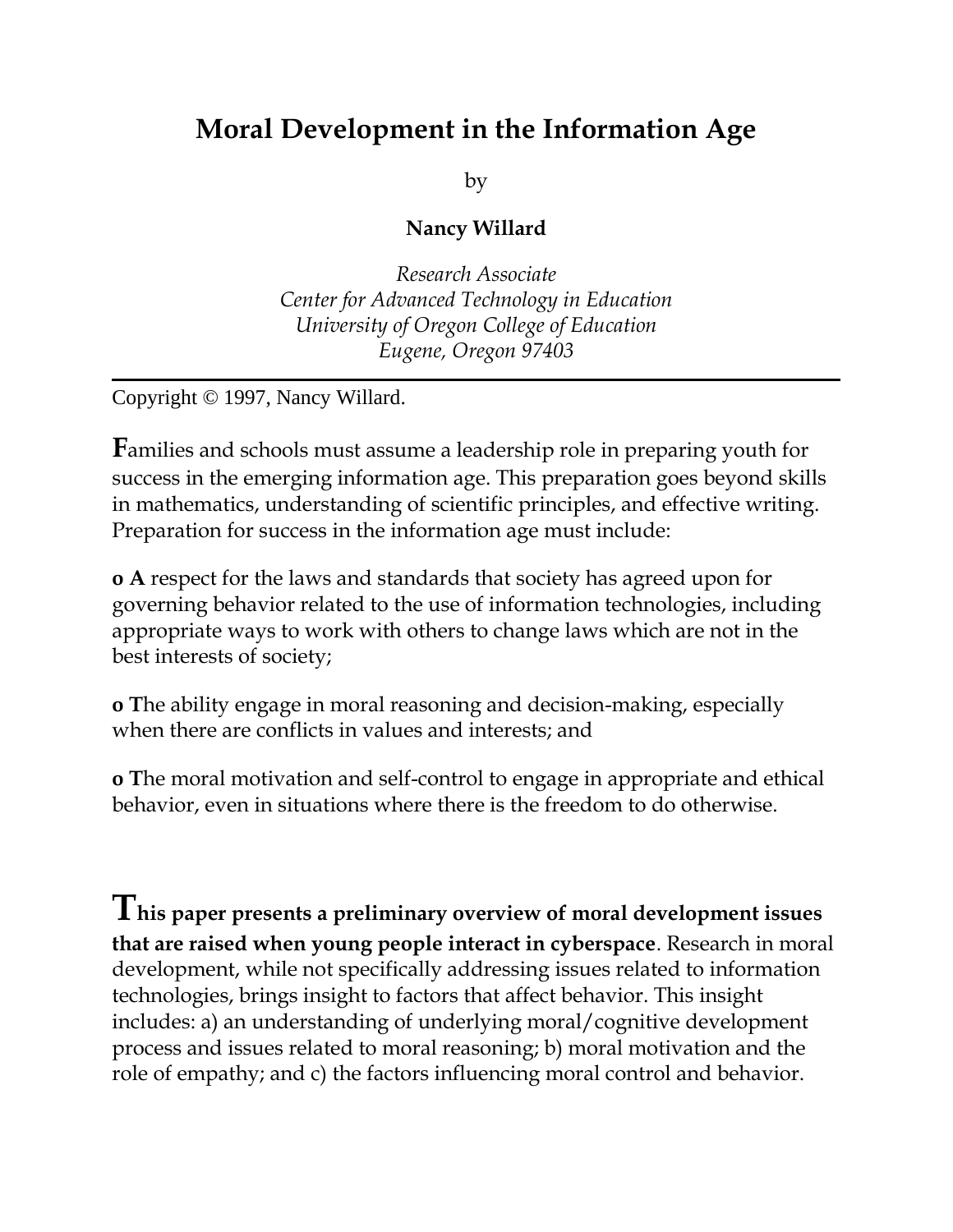The research provides a basis for initiating an analysis of issues raised through the use information technologies and the Internet.

## **A. THE CONTEXT**

**I**t is important to understand the context in which schools and families will be addressing moral development in the information age. The Internet, which can be viewed as a paradigm for the information technology environment, was created by the U.S. military to withstand a nuclear attack. To do so, the network technology was designed to function without centralized control and with the ability to route around technological barriers. **This "open systems" capability virtually guarantees that whenever a technological barrier is developed, the technology to get around this barrier follows shortly thereafter**. The decision by the U.S. government to make the technology publicly available for international and commercial use has led to the rapid emergence of a global network of networks, transmitting massive amounts of data every second.

**T**he bottom line is that while there will always be a role for laws and technical security and blocking systems, ultimately, decisions about information sent or received and the activities engaged in through the use of information technologies will largely be controlled by **individual choice**.

## **The word "anarchy" comes to mind when considering the Internet**.

"Anarchy" comes from Greek word "*anarchos*" , which means without a ruler or without leadership. The definitions provided for this word are seemingly in opposition. The generally recognized definition of anarchy includes concepts of a state of lawlessness, disorder due to the absence of governmental authority, and confusion, chaos, and despair. But "anarchy" also refers to a Utopian or ideal society, with the absence of coercive government, built and managed instead through voluntary cooperative action of individuals and groups. To achieve an ideal society in the absence of central control would necessarily require that the individuals within that society will chose to act in accord with common values and with regard to their responsibilities to others.

# **B. INTERNET ETHICS ISSUES AND CONCERNS**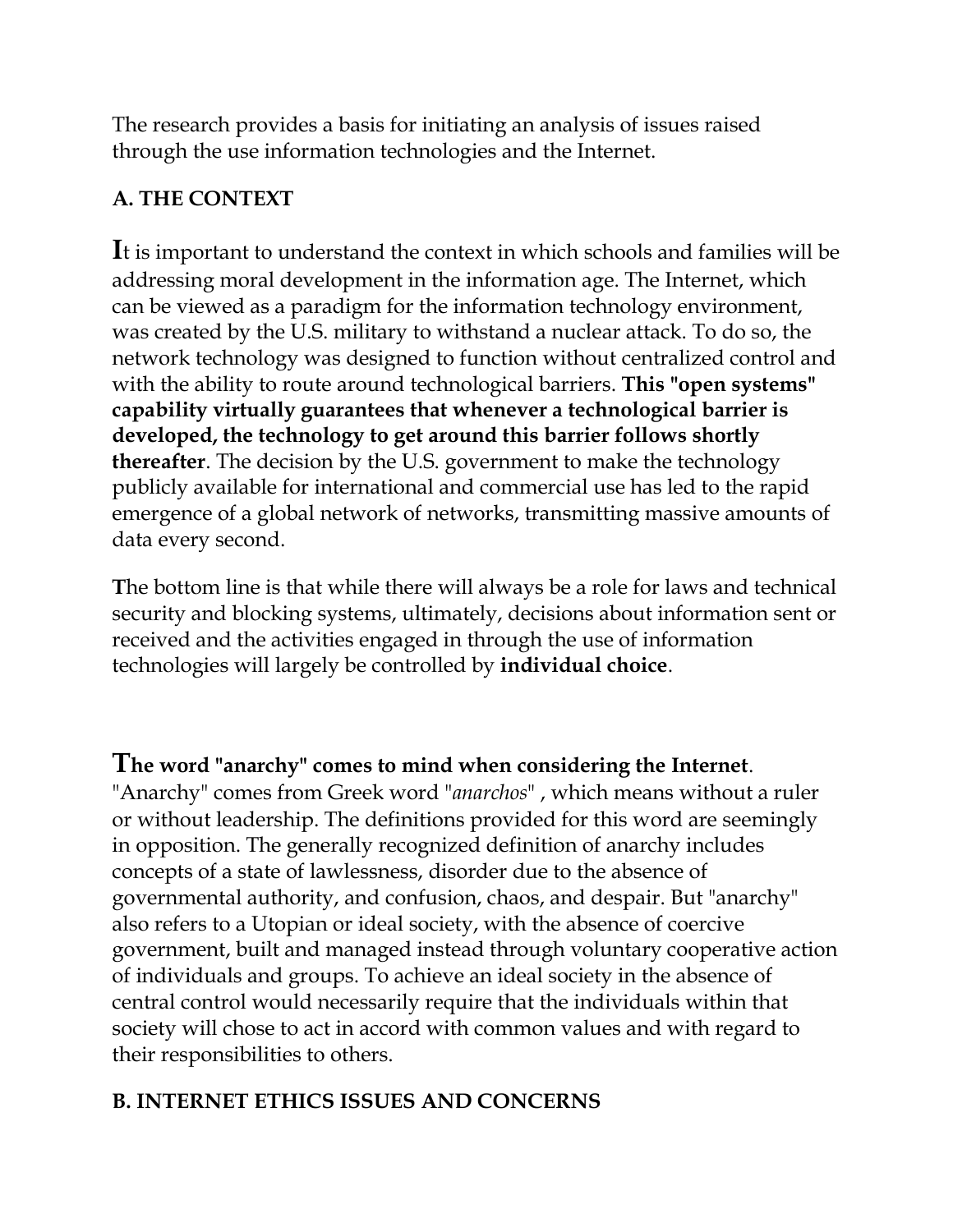**T**he terms "Internet ethics," "cyberethics," "cyberlaw," "netiquette," "appropriate use," and others such terms have been applied to discussions or analysis of the legal, ethical and moral issues raised by this emergence of information technologies. It is helpful to more clearly define and categorize the kinds of behavioral issues that parents and educators must deal with as their children or students are going online. The following is a preliminary classification system of these issues:

## **1. Respect for Property**

**R**espect for property issues include: system security issues, such as computer hacking and respect for intellectual property rights, such as copyrights.

### **2. Respect for Territory and Privacy**

**R**espect for territory and privacy issues also include system security issues as well as the dissemination and/or gathering of private information.

### **3. Respect for Others and Common Courtesy**

**R**espect for others involves respectful communication and the avoidance of irresponsible speech. Irresponsible speech includes defamation, harassment, flaming /abusive language, and spamming. A related problem is the use of email forgery to disguise the source of the irresponsible speech.

### **4. Respect for Institution**

**R**espect for the institution addresses the use of a limited purpose Internet account in accord with its limited purpose. The activities that are permitted through a particular Internet account may be restricted due to the source or institution providing that account, such as limited purpose accounts provided by educational institutions and business or government employers.

### **5. Respect for Self**

**R**espect for self issues include those activities that generally do not have an impact on others but can be injurious to the self, such as addiction, personal safety, and "garbage" activities.

## **C. RATIONALIZATIONS FOR INAPPROPRIATE USE**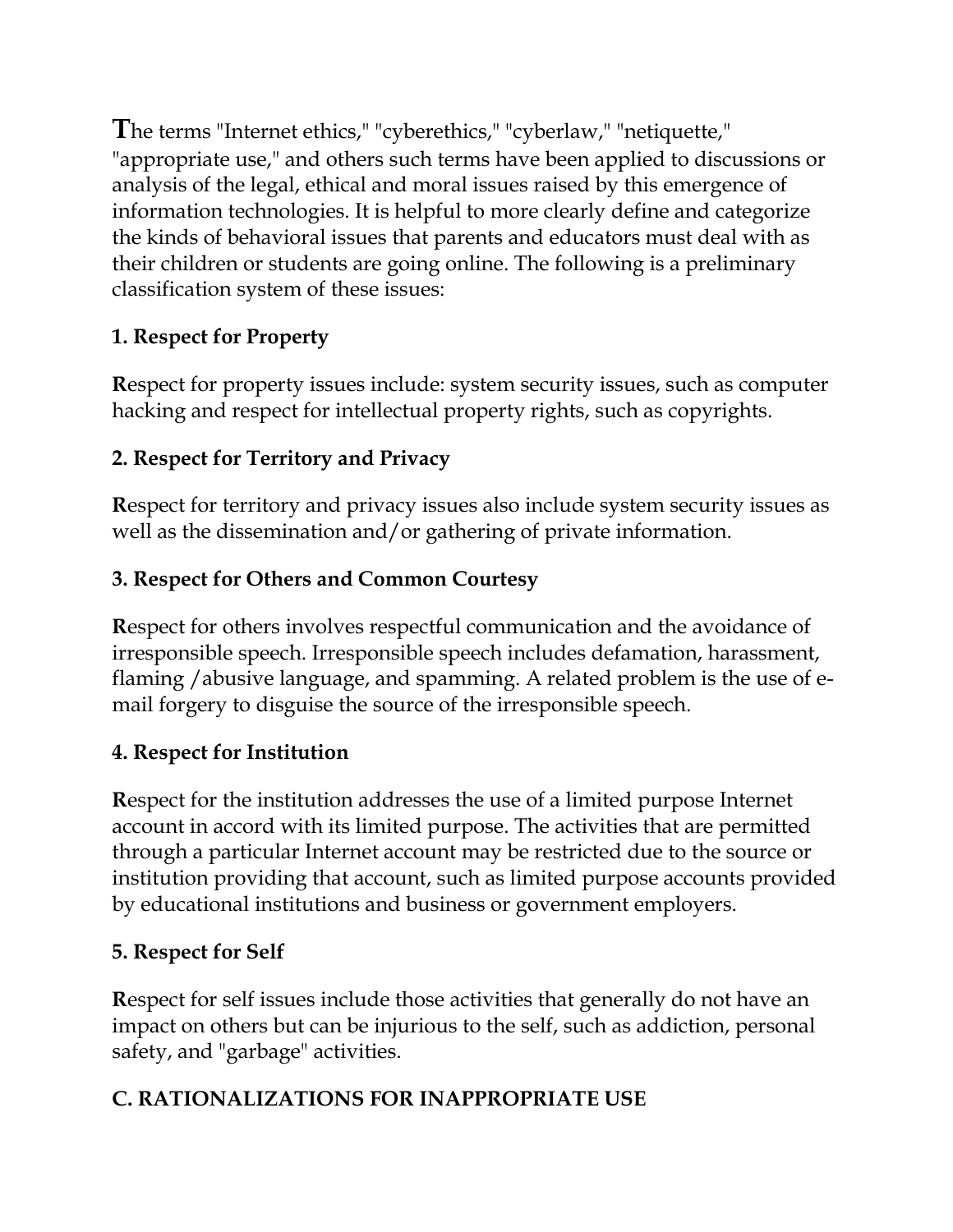**T**he following are some sample common rationalizations for inappropriate use of information technologies and the Internet. These statements attempt to capture the essential ideas of writings of the proponents of such rationalizations and comments made by individuals discussing these issues. They are presented to provide a framework for an initial analysis of the issues, pending more in-depth research.

## **1. Hacking**

"Companies and government agencies have no right keeping any information secret in the first place. I am a modern-day Robin Hood who will seek and disclose all examples of corruption and other bad acts by companies and government agencies."

"I didn't actually "break-in." Breaking in is a "locks and doors" concept that has no online equivalent."

"I don't plan on taking anything. Copying information in electronic form is not taking because the original is left behind."

"By figuring out how to gain access to your system, my learning about computers has been enhanced. Everyone should be in support of increased learning."

"By gaining access to your system, I have demonstrated to you the deficiencies of your security protection. You should be grateful for this service I have provided."

## **2. Copyright Infringement**

"Nobody ever gets caught."

"Everybody does it."

"This is not the same as stealing, because I really didn't take anything."

"Companies charge too much because they think everyone is copying, so I have already paid for extra copies."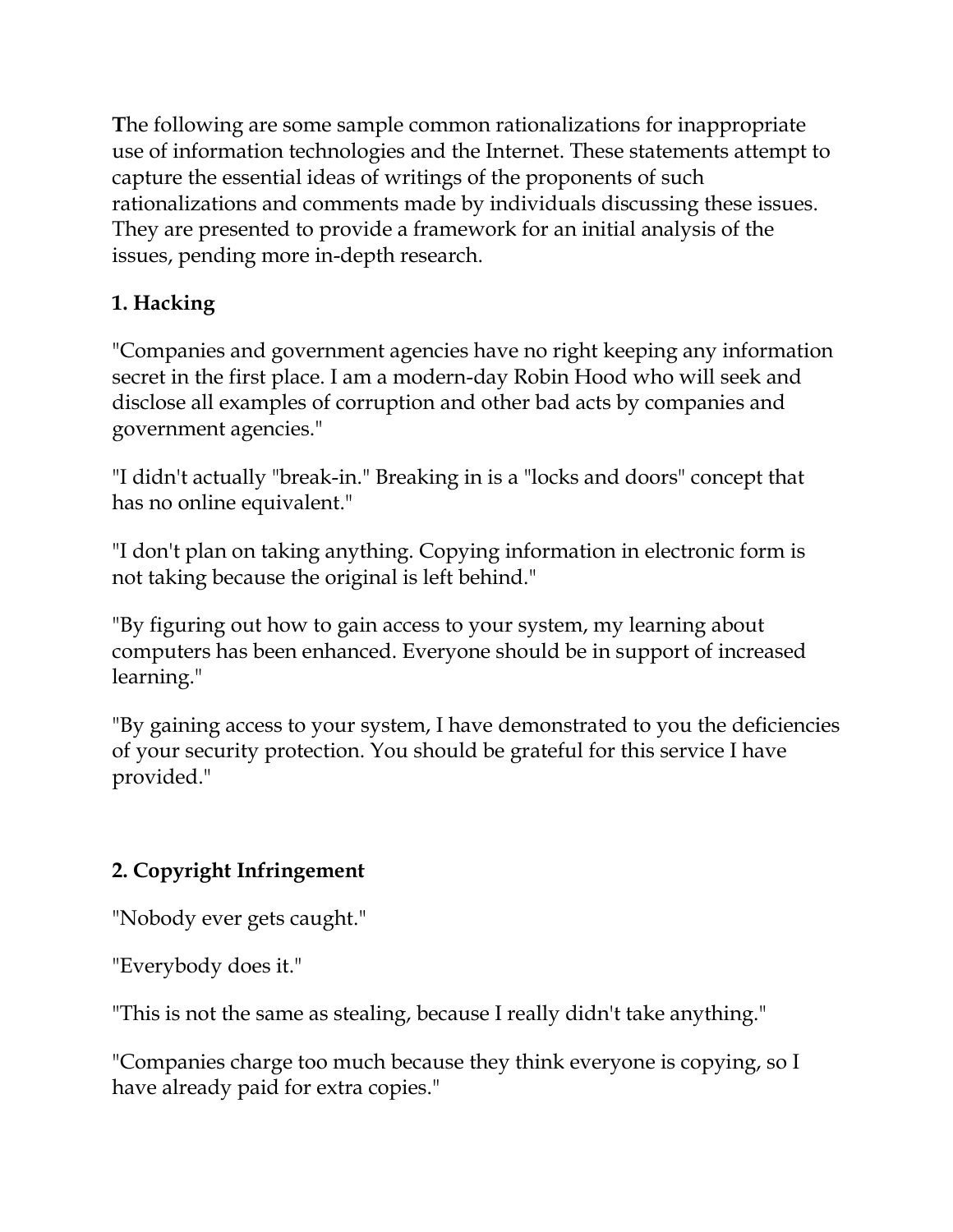"Bill Gates is so rich he isn't going to be hurt."

"I don't have them money to buy such expensive software"

"Information wants to be free."

### **3. Irresponsible Speech**

"You can say anything you want on the Internet."

"You can't censor my free speech."

## **D. FOUR KEY FACTORS**

**B**ased on a preliminary analysis, there appear to be four key factors that have an influence on behavior in the use of information technologies and the Internet. These include:

## **1. Lack of Affective Feedback and Remoteness from Harm**

**When people communicate or do some other action in cyberspace, they do not receive strong affective feedback about the hurtful impact of their communication or actions**. Electronic text alone, without visual and auditory clues, provides little insight about the impact of communications or actions. Users of technology are also distanced from the potential harm they may cause by their actions. The intangible nature of cyberspace creates the impression that actions or words have no real impact.

## **2. Reduced Fear of Risk of Detection and Punishment**

**N**egative consequences will only work as a deterrent to misbehavior if there is a high enough risk of detection and punishment. On the Internet, there is a reduced likelihood of detection and punishment for activities that are illegal or could lead to civil liability, much less actions that are merely unethical or rude. **The Internet is simply not a "law and order" paradigm**.

### **3. New Environment Means New Rules**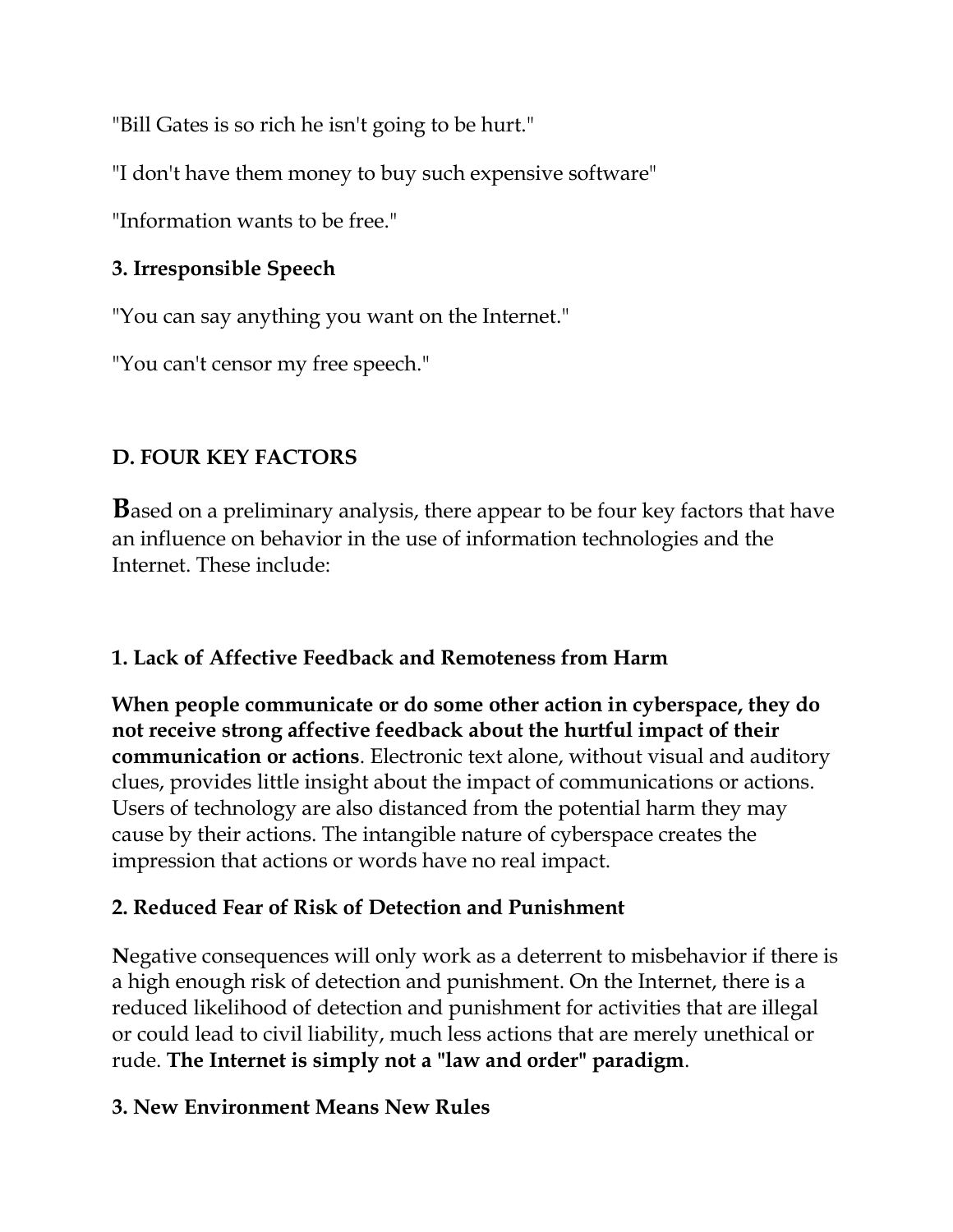**M**any rationalizations make the basic argument that "real world" concepts and values do not have any standing in cyberspace. This is an issue that must be evaluated carefully because we are moving into a new era which will require new rules. **Basic values of respect for property and territory will likely continue to exist in the new era, but some of the rules and laws that accompany these values will need to be reshaped**. The need to reshape some rules and laws, creates an environment that supports disregard for the underlying values.

**P**eer and authority support for new rules is a related factor. It is quite possible to find authority support for the proposition that it is or should be perfectly appropriate for people to break into computer systems or to engage in copyright infringement.

### **4. Perceptions of Social Injustice and Corruption**

Issues related to social injustice and corruption of business and government are frequently raised rationalizations for inappropriate behavior. For those who have the perception that they are the "have-nots" and that individuals or organizations who have power and wealth (the "haves") are corrupt or unjustly enriched, information technologies provide the means to even the score.

### **E. MORAL DEVELOPMENT RESEARCH INSIGHT**

**T**he following is an analysis of moral development research which has been developed to serve as a preliminary framework for inquiry into information technology ethics issues.

#### **1. Moral Reasoning**

#### **a. Cognitive-Moral Development**

**Kohlberg's** (1984) theories on cognitive moral development emerged from the cognitive development understandings introduced by Piaget (1965) together with Kantian concepts of justice which emerged from the work of Rawls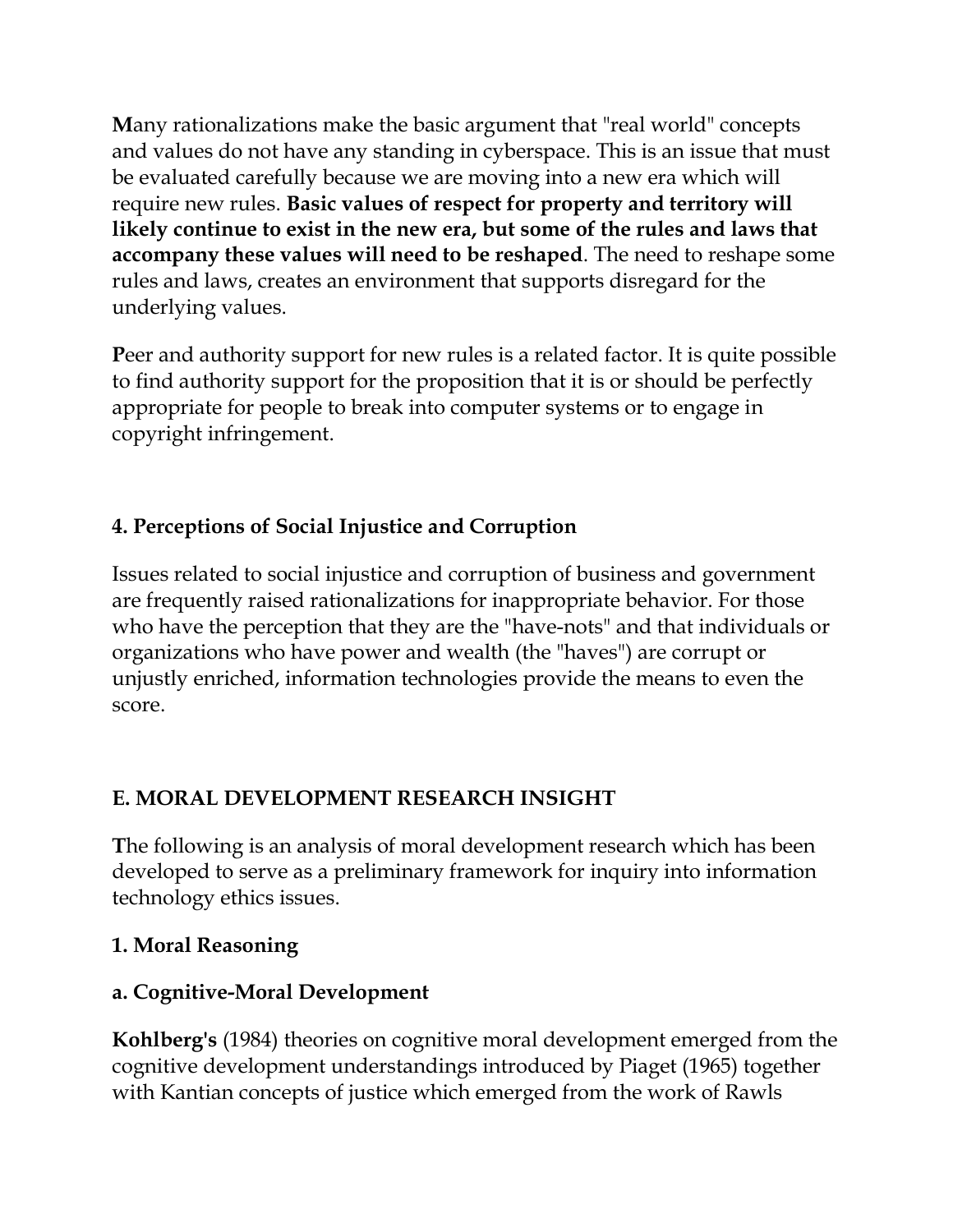(1971). On the basis of his research, Kohlberg identified six stages in the development of moral reasoning, grouped into three major levels. The progression through the stages reflects cognitive development in the understanding of moral issues. The progression depends of the widening cognitive capacity to understand the perspective of others.

At the Preconventional Level, moral reasoning is characterized by a concrete, egocentric perspective. Individuals at the Conventional Level are gaining the ability to understand the perspectives of others and an understanding of the norms and laws that are necessary for society to function effectively. At the Post-conventional Level, moral reasoning is based on an understanding of the principles of justice and social cooperation that underlie the norms and laws of society.

**There appear to be two key concepts, rooted in a Kohlbergian framework, that will assist in developing an understanding of moral reasoning in the information age**. The first is that young people construct their framework for reasoning about moral issues through their interactions with others and these interactions are shaped by their level of cognitive development. This concept raises the need to consider what the impact of electronically-mediated interactions will be on young people as they are in the process of constructing their moral reasoning framework. Early adolescence appears to be a time when young people who have online access become strongly interested in Internet communications. Their emerging moral framework is being developed in an environment where there is little affective feedback, where there is a reduced risk for authoritarian-delivered punishment but the potential for being ostracized as a consequence of inappropriate behavior, where an individual is judged on the basis of what they write and not who they are, where there is a constant need to authenticate information to determine its truthfulness, where there is a high level of interaction with people from throughout the world and where there is the ability to act out different personas. The impact of interactions in this kind of an environment on the development of moral reasoning is unknown.

**T**he second concept is that cross-cultural studies have found that less industrialized societies tend to have fewer individuals who reason at the higher stage levels (Snarey, 1985). A probable reason for this is that individuals in societies that are not administratively complex do not need to engage in higher level reasoning to ensure the orderly continuance of their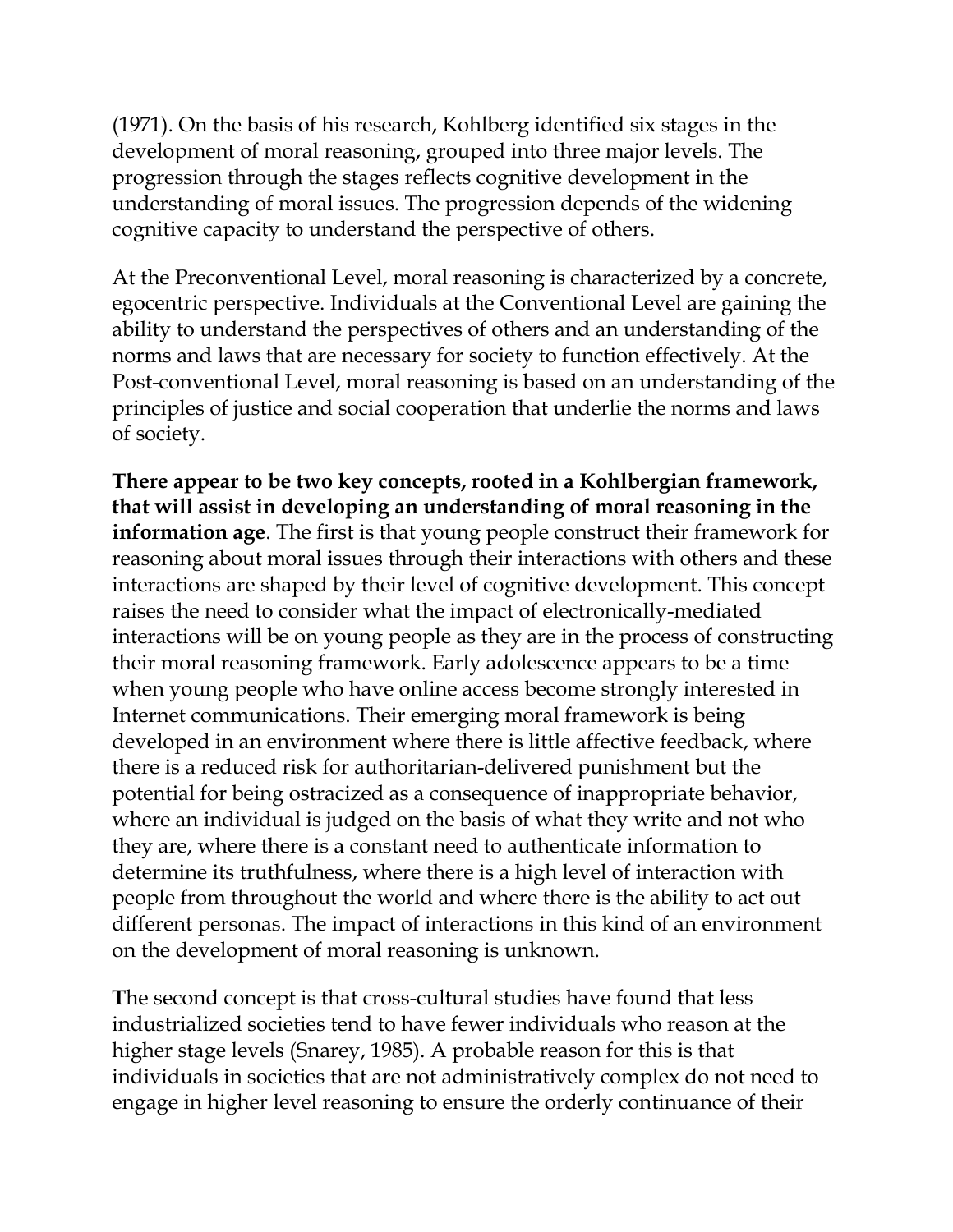society. An optimistic interpretation may be that individuals within a certain society gain the level of moral reasoning maturity that is necessary for their society to function effectively and that as the complexities of society increase, human kind has the capability to expand their moral reasoning capacity to a level necessary to effectively sustain greater complexity. Society's transition into the Information Age may be the ultimate test of this hypothesis.

### **b. Domain Theory**

**Turiel's** (1983) domain theory research focuses on the differences between concepts of moral values, social conventions, and personal choice. **Moral values are categorical, universalizable, and structured by underlying conceptions of justice, rights, and welfare. Social conventions are arbitrary and agreed-upon uniformities in social behavior that are determined by the social system and which are alterable and context dependent. Personal choice issues are those issues which impact only on the self. Some issues involve domain overlap; they are multifaceted issues that raise moral values as well as social conventions or personal choices** (Nucci, 1989). Just as concepts of moral issues undergo development in accord with the cognitive development of the child, so does the understanding of social conventions.

**S**everal key concepts from the domain theory appear to have direct relevance to issues that are emerging in cyberspace. The first concept is that a key factor that appears to be relevant in distinguishing moral values from social conventions or personal choices is the determination of whether a certain action will result in harm to another. The second concept is that social conventions are context dependent and alterable. The third concept is domain overlap or multifaceted issues where an issue may raise moral values, social conventions, and personal choices. Actions taken in cyberspace are distanced from the resulting harm which may impair a person's ability to discern an underlying moral value. Our transition into the information age is resulting in changes in social conventions. **Many issues related to the use of information technologies appear to be multifaceted issues. All of these concepts appear to be related to the difficult situation of discerning underlying moral values when social conventions are changing and it is difficult to perceive the resulting harm of actions taken**.

### **2. Moral Motivation**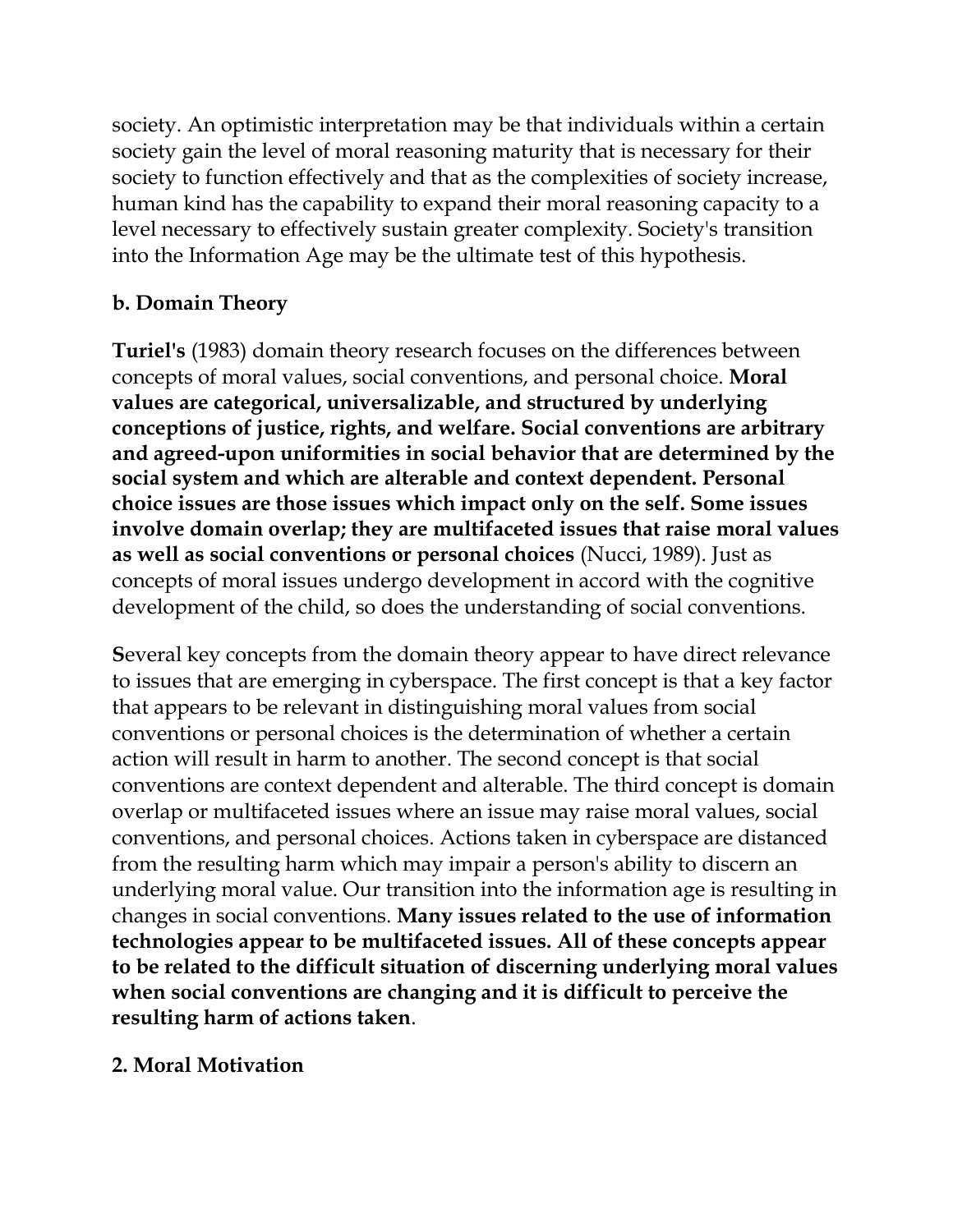#### **a. Internal Moral Orientation**

**Hoffman** (1991) has focused primarily on the internal moral orientation and the role of empathy in moral motivation. Hoffman views empathy as the significant vehicle by which external or society based norms become an internalized motivator of action, an internalized moral orientation. Empathic arousal is a trait that humans are born with. Empathy is connected with cognitive development, as humans gain greater abilities to perceive the perspectives of another, this also impacts their empathic response to the perceived distress of others. The underlying empathic disposition of individuals varies. Life experiences also impacts the level of empathic awareness. Humans have the capacity for representation and represented events can arouse an empathic response. The degree to which individuals actually have the ability for a representative empathic response (internalized empathy) varies. The internalization of an external moral norm occurs when a person feels an obligation to act in accord with the norm even in absence of concern about being caught and punished if they do otherwise. Internalized empathy is the motivating force behind the internal moral orientation.

**H**offman's research has determined that the disciplinary approach used in response to a young person's transgression impacts the internalization process. Discipline that is focused on how an individual's actions have affected another tends to support the internalization of empathy; whereas, discipline that is rule and punishment-oriented does not. **Hoffman's findings are strongly supported by the work of Baumrind (1989) who investigated the impact of parenting styles. Baumrind has found that children of parents who attempt to inculcate conventional values through rules and punishment have difficulty in developing an autonomous sense of social responsibility**. Children of parents who support their child's natural empathic response by explicitly confronting them about actions that may be harmful to others tend to have an active sense of social responsibility.

**I**n light of these findings, it would appear that young people who have been disciplined in a manner that forces them to focus on the consequences of their actions and who have a well-developed sense of internalized empathy will be more likely to behave ethically in cyberspace, than those who have been raised in an authoritarian (rule and punishment) environment.

#### **3. Moral Control**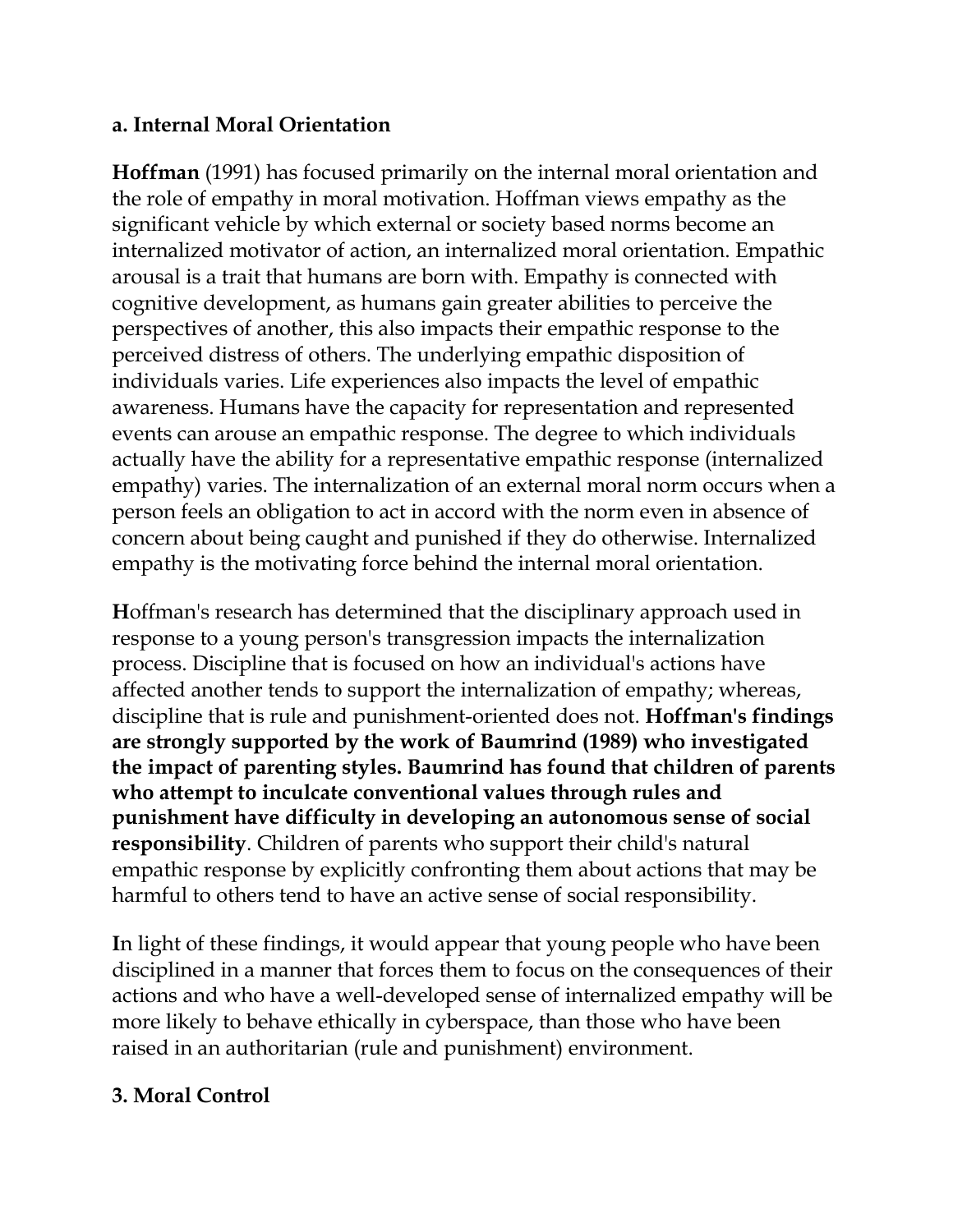### **a. Social Cognitive Theory of Moral Thought and Action**

**Bandura** (1991) has focused his research on an analysis of ways in which social factors and moral orientation combine to effect moral conduct. His research has focused on mechanisms by which internal control is selectively disengaged. Several key mechanisms that allow for disengagement have been identified. Those that appear most relevant to the use of information technologies are:

**i. Moral justification.** The cognitive restructuring of an analysis of a situation that leads to support of immoral acts. Conduct is made personally and socially acceptable by portraying it as being for moral purposes -- fighting ruthless oppressors, saving humanity, self-defense, or, in the case of hacking, breaking into computers to find evidence of corruption by government or business. The changing social conventions in cyberspace appears to facilitate cognitive restructuring.

**ii. Disregarding, minimizing, or ignoring the consequences**. If the consequences of one's actions can be disregarded, minimized, or ignored there is little reason for self-censure. Judgments and actions can be influenced by their proximity to resulting harm -- a person is more likely to cause or permit harm to occur when they are more remote from the victim of that harm. As we move into the information age, technology will continue to distance people from the harm resulting from their actions, thus facilitating the ability to disregard, minimize, or ignore the consequences.

**iii. Dehumanizing the victim**. The evaluation of injurious conduct partly depends on how the actor views the victim. To perceive another as a human activates an empathic response, but this response can be disengaged by dehumanizing the other. Technology can act to dehumanize others because of the lack of affective or tangible feedback.

**iv. Blaming the victim or environmental circumstances**. People rationalize inappropriate actions by viewing themselves as victims and their inappropriate actions as self-defense due to injurious conduct by another or being forced by the circumstances. Many of the social injustice and corruption rationalizations for inappropriate conduct related to the use of technologies appear to contain attributes of blaming the victim.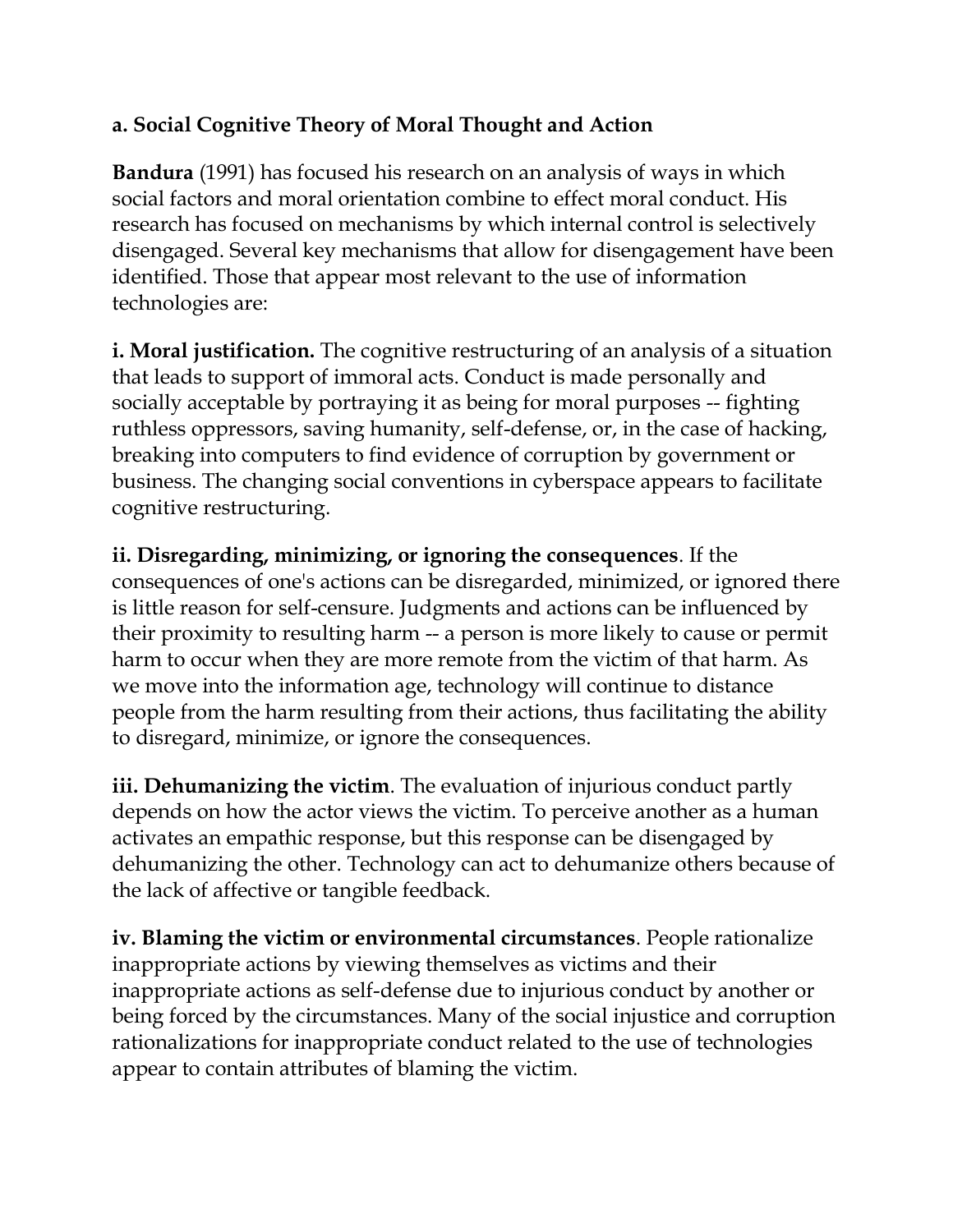**Gibbs** (1991), who works specifically with antisocial adolescents, reports processes similar to those found by Bandura. Gibbs held discussions with youth involved with juvenile justice systems. These discussions revealed that young people demonstrated a sociomoral developmental delay, that is, the persistence beyond childhood of egocentric bias that appeared to be supported by significant cognitive distortions of situations presented ("because I want it, it should be mine"). Gibbs also discovered that what he termed rationalizations. The most common of these, externalization of blame ("the shopkeeper is at fault for shoplifting because he does not have effective monitoring") and mislabeling (serious vandalism is termed "a prank"), appeared to protect the individual from considering the factors that might restrict inappropriate behavior, such as empathy for the victim or dissonance with self-concept.

**T**he rationalizations identified by Gibbs are somewhat understandable given that his subject population were youth involved with juvenile justice systems. What is not quite as understandable is why rationalizations in support of "innocent hacking" set forth by college professors (see footnote \*) are so similar in nature to those of juvenile delinquents.

## **b. Limited Acceptable Morality**

**Nisan** (1991) has approached his analysis of moral control from a slightly different perspective. His theory of Limited Acceptable Morality is that humans strive for a moral balance -- that we each have a personal moral ideal, but we are all willing, under certain circumstances to waiver from that ideal. **Individuals appear to set a limit about how far they are willing to waiver from the ideal and this limit protects against unlimited transgressions**. The boundaries of this limit vary according to the person. There are three factors that appear to support transgression, these are:

### **i. The transgression will not cause any perceptible harm**

#### **ii. The harm is perceptible, but small in comparison with the personal advantage gained**

**iii. The harm is to the system, and no specific person sustains any loss.**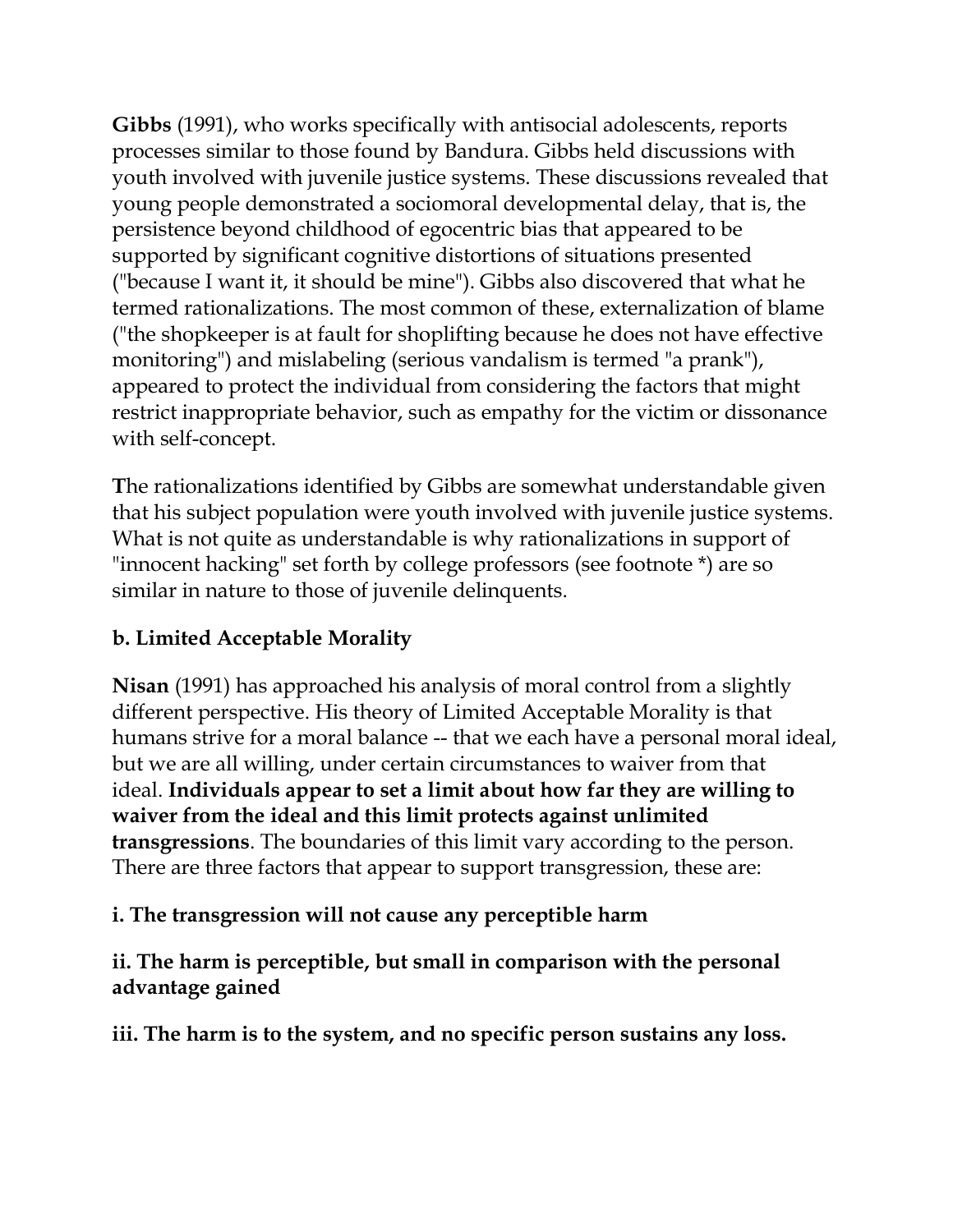**T**hus in Nisan's theory, the issue of the perception of the degree of harm caused is a critical factor that is weighed in decision-making.

## **F. QUESTIONS**

**T**he review of moral development research raises some very significant and complicated questions.

**1.** How will online interactions impact our young people as they are in the process of developing their moral reasoning framework?

**2**. How can adults, who may have some difficulty keeping up with the technical competence of young people, effectively guide our young people in the development of a moral reasoning framework that is based on principles of justice, rights, and welfare?

**3**. How do we recognize and act in accord with basic moral values when dealing with multifaceted issues in an environment where the social conventions components of these issues may be changing? How do we assist young people in doing so?

**4**. How do we recognize and act in accord with basic moral values when it is difficult to recognize the moral development components of issues because of our distance from the resulting harm? How do we assist young people in doing so?

**5**. How will reduced affective feedback when interacting in an electronic environment impact the internalization of empathy by our young people?

**6**. How can we, as parents, teachers, and others working with youth, raise the level of internalized empathy and internal moral orientation of our young people so that their actions are guided internally?

**7**. How do we increase the recognition of resulting distant harm caused by our actions? How do we assist young people in doing so?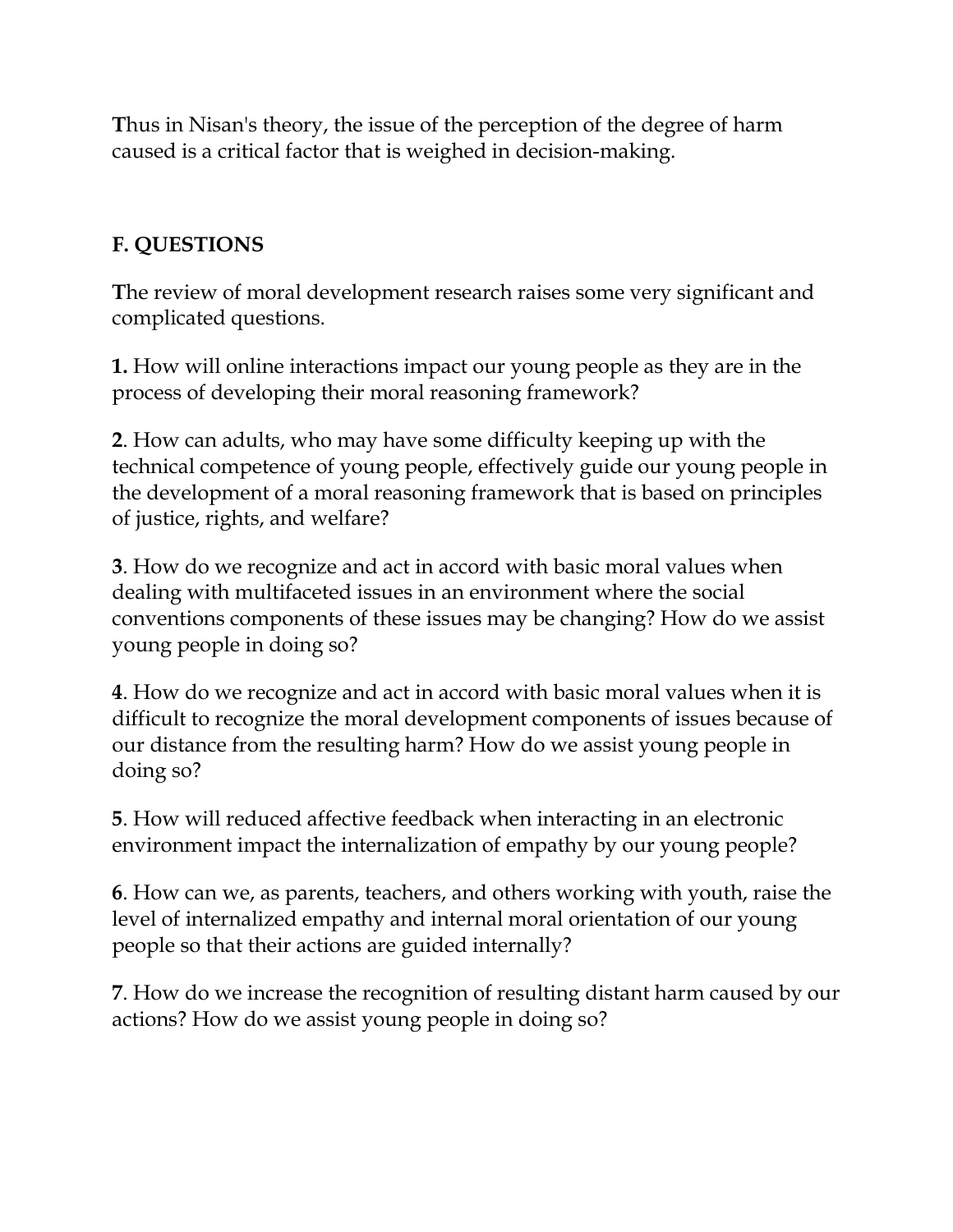**8**. How do we increase internalized moral control of people who are participating in an environment that appears to effectively support a variety of mechanisms that allow disengagement of moral control?

**9**. Does human kind have the capacity, as a species, to expand our moral reasoning, moral motivation, and moral control capabilities to deal with the complexities of the information age?

#### **REFERENCES**

Bandura, A. (1991). Social cognition theory of moral thought and action. In Kurtines, W. M. & Gewirtz, J. L. ,*Handbook of Moral Behavior and Development*, *Vol I.* Lawrence Erlbaum Associates: Hillsdale, NJ.

Barlow, J.P. (undated). Selling Wine Without Bottles: The Economy of MInd on the GLobal Net. http://www.eff.org/pub/Intellectual\_property/ idea\_economy.article.

Baumrind, D. (1989). Rearing Competent Children. In Damon, W., *Child Development Today and Tomorrow.* San Franscisco: Jossey-Bass.

Forester, T. & Morrison, P. (1994). *Computer Ethics: Cautionary Tales and Ethical Dilemmas in Computing, 2nd edition.* Cambridge: The MIT Press.

Gibbs, J. C. (1991). Sociomoral developmental delay and cognitive distortions: Implications for the treatment of antisocial youth. In Kurtines, W. M. & Gewirtz, J. L., *Handbook of Moral Behavior and Development, Vol III.*Lawrence Erlbaum Associates: Hillsdale, NJ.

Hoffman, M. L. (1991). Empathy, social cognition & moral action. In Kurtines, W. M. & Gewirtz, J. L., *Handbook of Moral Behavior and Development, Vol I.* Lawrence Erlbaum Associates: Hillsdale, NJ.

Kohlberg, L. (1984). *The Philosophy of Moral Development: The Nature and Validity of Moral Stages.* San Francisco: Harper & Row.

Piaget, J. (1965). *The Moral Judgment of the Child.* New York: The Free Press.

Rawls, J. (1971). *A Theory of Justice.* Cambridge: University Press.